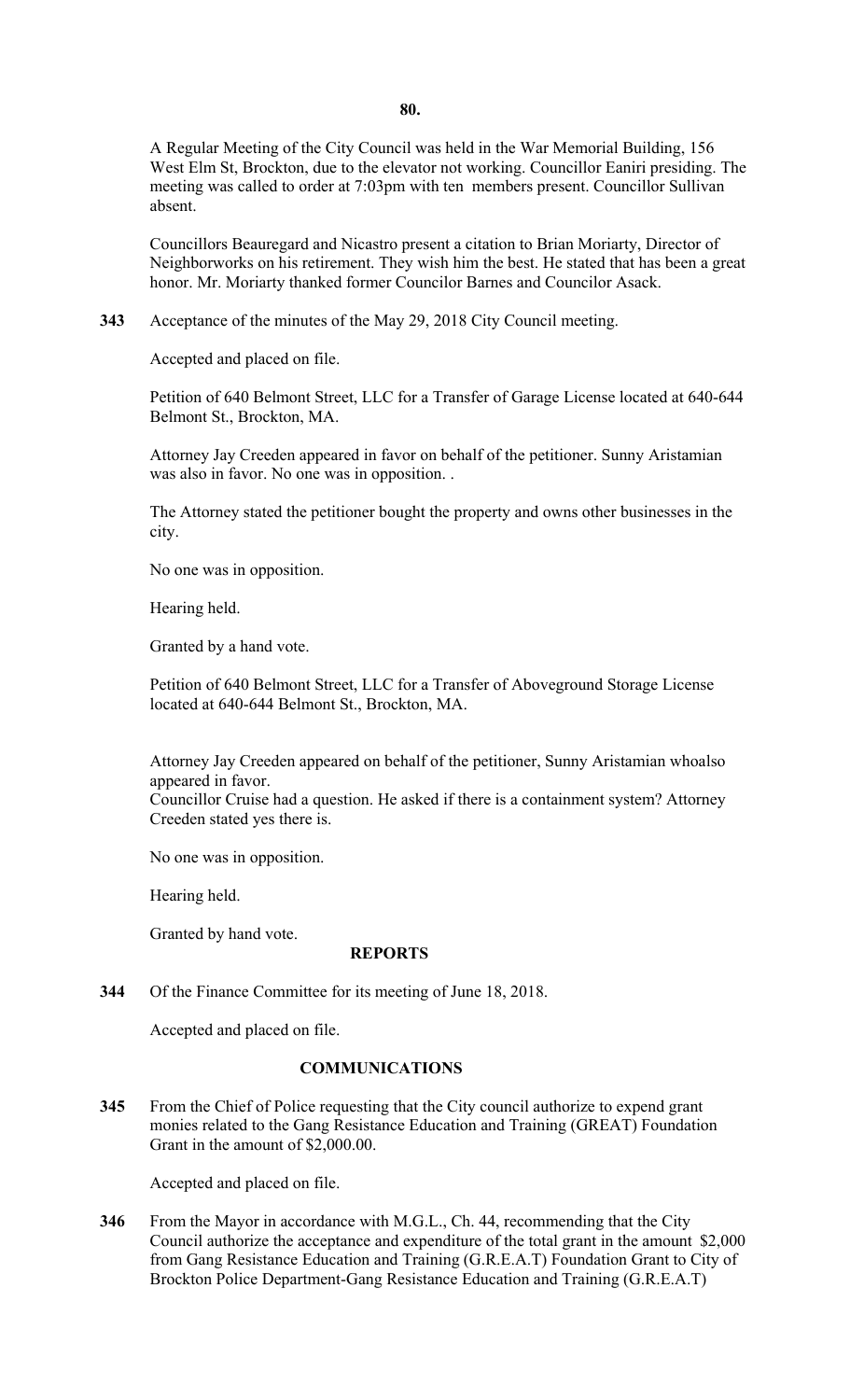### **81. COMMUNICATIONS (cont'd)**

Foundation Grant Fund. These grant funds will be used to pay for items needed to bring Brockton youth to the Plymouth County Summer Day Camp (Formerly known as the DA's DARE Camp) such as \$400 for bus transportation; \$825 for sweatshirts, \$365 for writing supplies, \$210 for tumblers to hold cold drinks, and \$200 for soccer balls. There is no required match.

Accepted and placed on file.

**347** From the CFO in accordance with Section 5 of Chapter 324 of the Acts of 1990, certifying the total grant in the amount of \$2,000 from Gang Resistance Education and Training (G.R.E.A.T ) Foundation Grant to City of Brockton Police Department-Gang Resistance Education and training (G.R.E.A.T) Foundation Grant Fund.

Accepted and placed on file.

**348** From the Library Director requesting a transfer \$[10,000.00](https://10,000.00) from the Library Night Differential to Library Overtime (in order to cover overtime costs to change the filters for all library locations).

Accepted and placed on file.

**349** From the Mayor in accordance with M.G.L., Ch. 44, recommending that the City Council authorize the total transfer of \$10,000 from Library-Personal Services Non Overtime to Library-Overtime. In order to cover overtime costs to change the filters for all library locations.

Accepted and placed on file.

**350** From the CFO in accordance with Section 5 of Chapter 324 of the Acts of 1990, certifying the total grant in the amount of \$10,000 from Library-Personal Services Non Overtime to Library-Overtime.

Accepted and placed on file.

**351** • From the Chief of the Police Department requesting authorization to expend grant monies related to the Executive Office of Public Safety & Security/Office of Grants and Research/Highway Safety Division's FFY 2018 Sustained Traffic Enforcement (STEP) Grant Program in the amount of \$[12,867.86.](https://12,867.86)

Accepted and placed on file.

**352** From the Mayor in accordance with M.G.L., Ch. 44, recommending that the City Council authorize the acceptance and expenditure of the total grant in the amount of \$[12,867.86](https://12,867.86)  from Executive Office of Public Safety & Security/Office of Grants and Research/Highway Safety Division's FFY 2018 Sustained Traffic Enforcement Program (STEP) Grant to City of Brockton Police Department-FFY2018 Sustained Traffic Enforcement Program (STEP) Grant Fund. [\\$11,957.86](https://11,957.86) of this grant will be used to pay for police overtime to conduct visibility traffic enforcement at intersections with a high volume of accidents and injuries during peak hours. The balance of \$910 will be used for grant fiscal reconciliation services to reconcile accounting between the police department and the city-wide MUNIS program. There is no match required.

Accepted and placed on file.

**353** From the CFO in accordance with Section 5 of Chapter 324 of the Acts of 1990, certifying the total grant in the amount of [\\$12,867.86](https://12,867.86) from Executive Office of Public Safety & Security/Office of Grants and Research/Highway Safety Division's FFY 2018 Sustained Traffic Enforcement Program (STEP) Grant to City of Brockton Police Department-FFY2018 Sustained Traffic Enforcement Program (STEP) Grant Fund.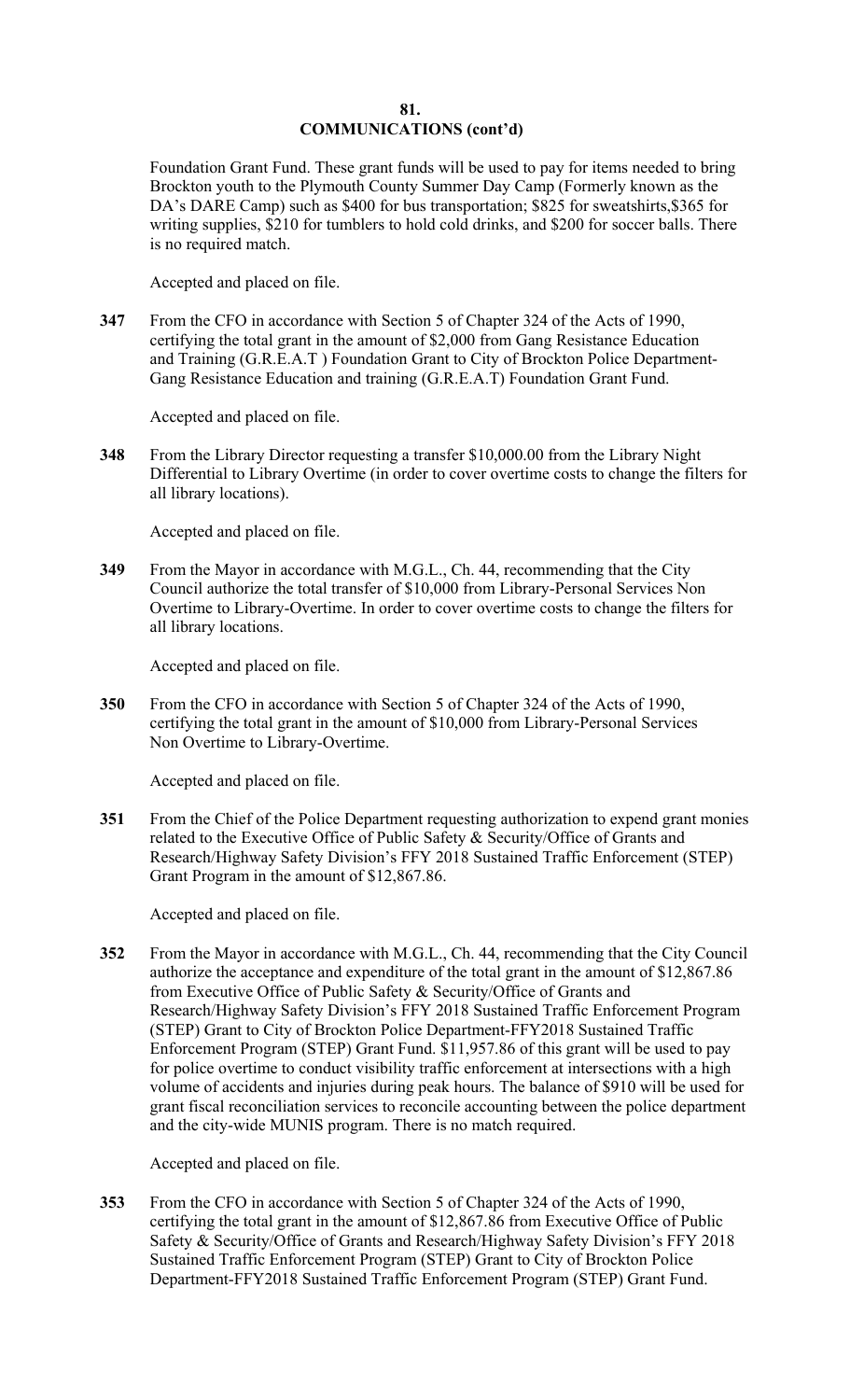Accepted and placed on file.

**354** From the Chief of Police requesting that the City Council authorize the acceptance and expenditure of the total grant in the form of sixteen car seats valued at \$2,619 to be purchased by the Executive Office of Public Safety and Security through the Executive Office of Public Safety and Security, Office of Grants and Research-Highway Safety Division (EOPSS/OGR/HSD) FFY 2018 Child Passenger Safety (CPS) Equipment Grant.

Accepted and placed on file.

**355** From the Mayor in accordance with M.G.L., Ch. 44, recommending that the City Council authorize the acceptance and expenditure of the total grant in the form of 16 car seats from Executive Office of Public Safety and Security, (EOPSS/OGR/HSD) FFY 2018 Child Passenger Safety (CPS) Equipment Grant To City of Brockton Police Department-FFY 2018 Child Passenger Safety (CPS) Equipment Grant Fund. (These funds will be used to purchase car seats valued up to the amount of \$2,619. There will be no money exchanged between EOPSS and the City of Brockton Police Dept. he Brockton Police Dept. will receive 16 car seats. There is no match required.

Accepted and placed on file.

**356** From the CFO in accordance with Section 5 of Chapter 324 of the Acts of 1990, certifying the total grant in the form of sixteen car seats from Executive Office of Public Safety and Security, (EOPSS/OGR/HSD) FFY 2018 Child Passenger Safety (CPS) Equipment Grant To City of Brockton Police Department-FFY 2018 Child Passenger Safety (CPS) Equipment Grant Fund.

Accepted and placed on file.

**357** From the Chief of the Police Department requesting authorization to expend grant monies related to the Executive Office of Health and Human Services/Department of Mental Health FY2019 Massachusetts Jail/Arrest Diversion Program in the amount of \$46,971.

Accepted and placed on file.

**358** From the Mayor in accordance with M.G.L., Ch. 44, recommending that the City Council authorize the acceptance and expenditure of the total grant in the amount of \$46, 971 from Executive Office of Health and Human Services/Department of Mental Health FY2019 Massachusetts Jail/Arrest Diversion Program Grant to City of Brockton Police Department-, Department of Mental Health FY2019 Massachusetts Jail/Arrest Diversion Program Fund. (These grant funds will be used between the periods of July 1, 2018 through June 30, 2019 to continue to train first responders (police, fire and EMS) as well as other community members in the field of Mental Health First Aid; to host monthly Case Conferences/Citizen X community meetings; conduct follow-ups with mentally ill clients in the community; and process Section 12s and 35s through the District Court). The goal of this grant is to divert from arrest, when possible, individuals with mental health and/or behavior issues. The grant will hire the services of two part-time clinicians to assist the department with follow-up on families in the Brockton Community and it will provide light refreshment at trainings in-state travel expenses. There is no match required.

Accepted and placed on file.

**359** From the CFO in accordance with Section 5 of Chapter 324 of the Acts of 1990, certifying the total grant in the amount of \$46, 971 from Executive Office of Health and Human Services/Department of Mental Health FY2019 Massachusetts Jail/Arrest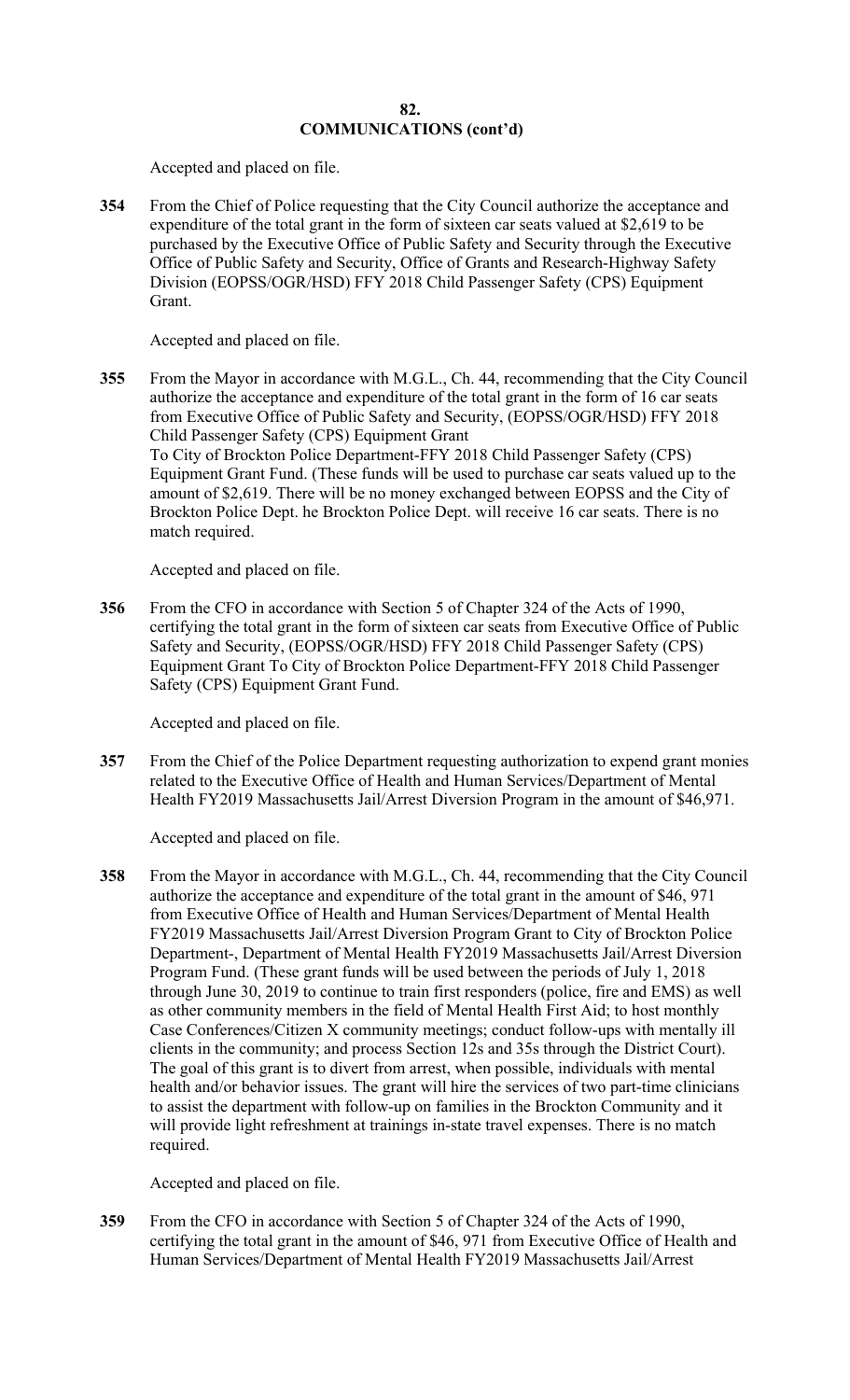## **83. COMMUNICATIONS (cont'd)**

Diversion Program Grant to City of Brockton Police Department-, Department of Mental Health FY2019 Massachusetts Jail/Arrest Diversion Program Fund.

Accepted and placed on file.

# **UNFINISHED BUSINESS**

**82** An Ordinance Amending Article II, Section23-30 of the Revised Ordinances of the City of Brockton Section 23-30 of the Revised Ordinances is hereby repealed and replaced (relative to establishing a water commission). (FAVORABLE, AS AMENDED) (IN CITY COUNCIL, MAY 14, 2018, AMENDMENT PASSED BY A HAND VOTE. PASSED TO A THIRD READING, AS AMENDED, BY A HAND VOTE).

Ordained as amended, by a roll call vote taken by "yeas" and "nays"; ten members present and all voting in the affirmative. Councillor Sullivan absent.

AMENDED, BY A HAND VOTE). **92** An Ordinance Amending Chapter II of the Revised Ordinances Chapter II, Section 11- 211 of the Revised Ordinances as most recently amended is further amended (relative to Motor Vehicle Repair Shop or Motor Vehicle Body Shop). (FAVORABLE, AS AMENDED) (IN CITY COUNCIL, MAY 14, 2018, AMENDMENT PASSED BY A HAND VOTE. PASSED TO A THIRD READING, AS

Ordained as amended, by a roll call vote taken by "yeas" and "nays"; ten members present and with six voting in the affirmative. Councillors Asack ,Cruise, Derenoncourt and Monahan voting in the negative. Councillor Sullivan absent.

Councillor Farwell motioned for reconsideration on items **82** and **92** with the wish that it does not prevail and was properly seconded. Reconsideration failed by a hand vote.

**330** Ordered: In compliance with the provisions of the Election Laws, notice is hereby given that the State Primary will be held on Tuesday, September 4, 2018 in designated Polling Places.(FAVORABLE)

Adopted by a roll call vote taken by "yeas" and "nays"; ten members present and all voting in the affirmative. Councillor Sullivan absent.

**334** Ordered: That pursuant to the Massachusetts General Law, Chapter 44, Section 53E 1/2, the City Council authorizes the re-authorization of Parking Authority Revolving Fund for FY2019 to receive revenues from Parking Violations Fines up to and including the amount of \$250,000, said funds to be expended by the Parking Authority to pay expenses of parking regulation enforcement, repair, maintenance of lots, facilities, equipment, and capital project, but expenditures for capital projects shall require the written approval both of the Parking Authority Board of Directors and the Mayor for Fiscal Year 2019. Amounts in excess of \$250,000 shall be credited to the General Fund. (FAVORABLE)

Adopted by a roll call vote taken by "yeas" and "nays"; ten members present and all voting in the affirmative. Councillor Sullivan absent.

**333** Ordered: That pursuant to the Massachusetts General Law, Chapter 44, Section 53E 1/2, the City Council authorizes the re-authorization of the Demolition Revolving Fund for FY2019 for the sole purpose of helping to fund the cost in connection with the demolition of buildings in the City of Brockton, provided that not more than \$110,000 may be so expended from the Demolition Revolving Fund during FY2019. (FAVORABLE)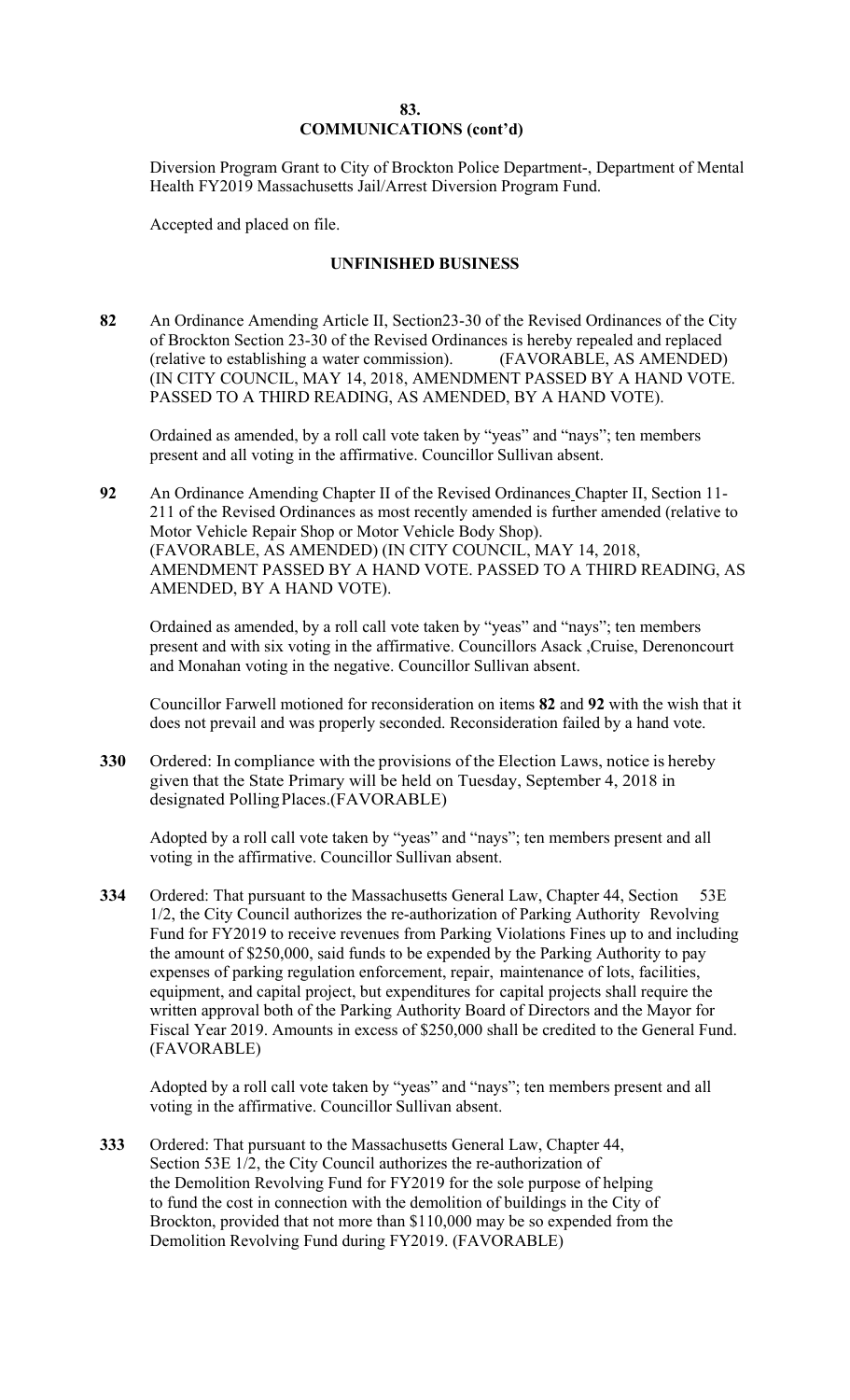## **84. UNFINISHED BUSINESS (cont'd)**

**331** Order: That pursuant to the Massachusetts General Law, Chapter 44, Section 53E 1/2, the City Council authorizes the re-authorization of Comcast Revolving Fund for Fiscal Year 2019, from the cash receipts from Comcast Franchise fees, in excess of \$675,000, pursuant to the cable license contract, and further, that the expenditures from this fund shall not exceed [\\$750,000.00](https://750,000.00) without further appropriation, during fiscal year 2019. Referred to Finance.(FAVORABLE)

Adopted by a roll call vote taken by "yeas" and "nays"; ten members present and all voting in the affirmative. Councillor Sullivan absent.

**332** Ordered: That pursuant to the Massachusetts General Law, Chapter 44, Section 53E 1/2, the City Council authorizes the re-authorization of the Vacant and Abandoned Buildings Revolving Fund for the purpose of maintaining the Abandoned Building Registry, as well as the closing, boarding up and care of vacant and abandoned buildings, provided that not more than two hundred and fifty thousand (\$250,000) may be so expended without further appropriation from the Vacant and Abandoned Buildings Revolving Fund during FY19. (FAVORABLE)

Adopted by a roll call vote taken by "yeas" and "nays"; ten members present and all voting in the affirmative. Councillor Sullivan absent.

281 Ordered: Annual Budget for FY19. (FAVORABLE AS AMENDED)

Councillor Eaniri asks that the budget be heard at the end. Councillor Sullivan is on his way.

**336** Resolve: That the Mayor, Police Chief and its Police Union Representatives appear before the Finance Committee to discuss providing on-person tourniquet and holder to every police officer within the City. (FAVORABLE)

Adopted by a roll call vote taken by "yeas" and "nays"; ten members present and all voting in the affirmative. Councillor Sullivan absent.

Councillors Farwell stepped down.

**298** Appointment of David Teixeira of 31 North Manchester Street, Brockton to the Brockton License Commission for a three year term. (FAVORABLE)

Confirmed by a roll call vote taken by "yeas" and "nays"; nine members present with six voting in the affirmative. Councillors Beauregard, Nicastro and Rodrigues voting in the negative. Councillors Farwell and Sullivan absent.

Councillors Farwell stepped back in.

**299** Appointment of Phyllis Ellis of 273 West Chestnut Street, Brockton to the Brockton Library Board of Trustees to serve the unexpired term of Jean Bradley Derenoncourt. (FAVORABLE)

Confirmed by a roll call vote taken by "yeas" and "nays"; ten members present and all voting in the affirmative. Councillor Sullivan absent.

Brockton Library Board of Trustees for a three year term (FAVORABLE) **300** Appointment of Lisa O'Donnell of 30 Rock Meadow Drive, Brockton MA, to the

Confirmed by a roll call vote taken by "yeas" and "nays"; ten members present and all voting in the affirmative. Councillor Sullivan absent.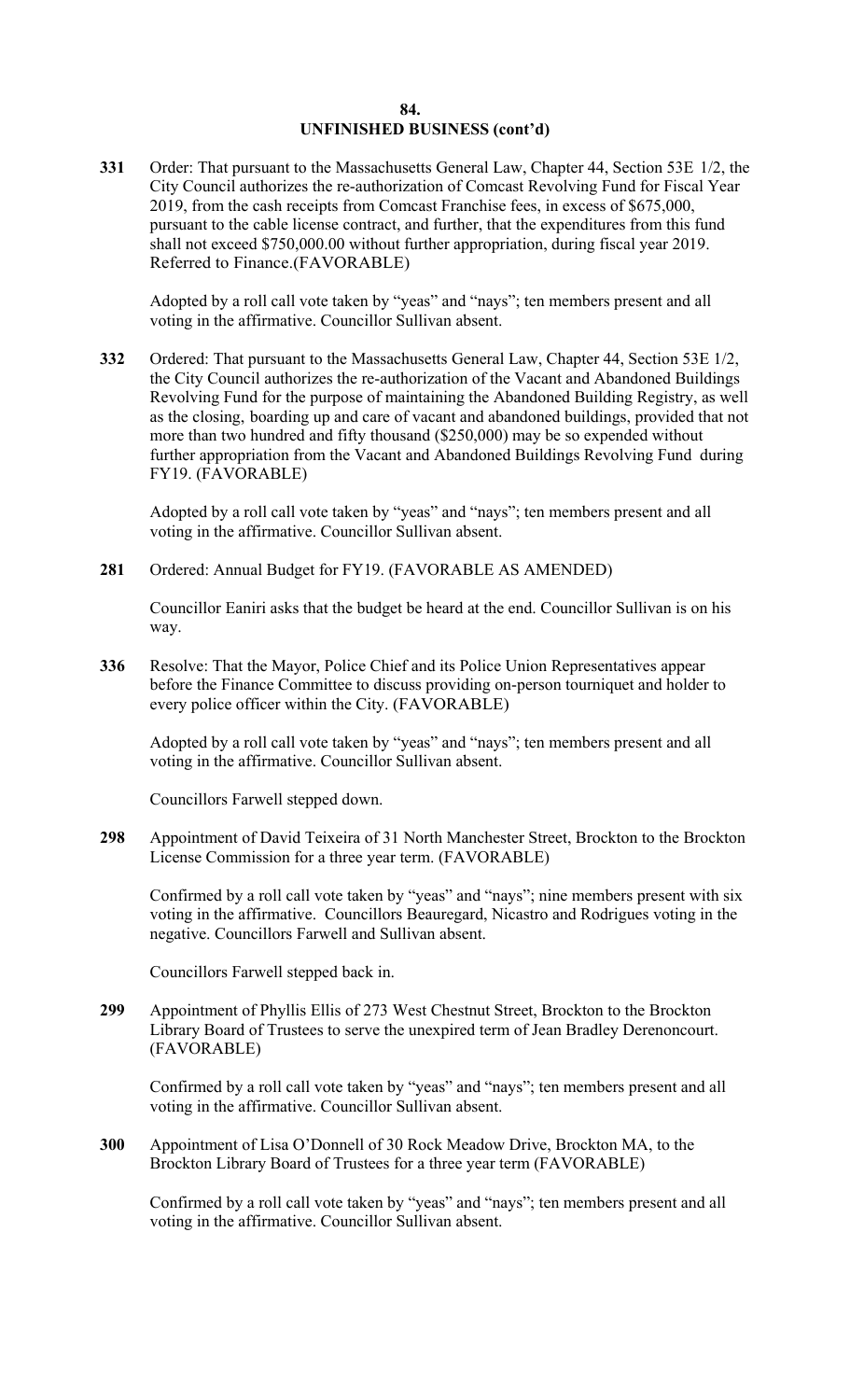### **85. UNFINISHED BUSINESS (cont'd)**

**339** Appointment of Martin S. Brophy to the Position of Treasurer/Tax Collector for the City of Brockton for a term of three years.(FAVORABLE)

Confirmed by a roll call vote taken by "yeas" and "nays"; ten members present and all voting in the affirmative. Councillor Sullivan absent.

**340** Appointment of John O'Donnell as the Chairman of the Board of Assessors for a term of three years. (FAVORABLE)

Confirmed by a roll call vote taken by "yeas" and "nays"; ten members present with nine voting in the affirmative. Councillor Beauregard voting in the negative. Councillor Sullivan absent.

### **ORDERS**

**360** Ordered: That the Mayor is hereby authorized to approve the newly amended by-laws for the Brockton Council on Aging Board of Directors, the Board of Directors has voted unanimously to accept these by-laws as written.

Referred to Finance

 *"Shall the City adopt the following ordinance: The City of Brockton shall prohibit the operation of all marijuana establishments as defined in G.L. c94G, §1, including marijuana cultivators, marijuana testing facilities, marijuana product manufacturers, marijuana retailers or any other type of licensed marijuana‐related business, with the exception of the existing approved medical marijuana businesses, within the City of* **361** Ordered: At the State Election on November 6, 2018, a special city election also be held with the following, binding question placed before the voters: *Brockton?"*

Referred to Finance

**362** Appropriation of the total grant in the amount \$2,000 From: Gang Resistance Education and Training (G.R.E.A.T) Foundation Grant To: City of Brockton Police Department-Gang Resistance Education and Training (G.R.E.A.T) Foundation Grant Fund.

Councillor Cruise motioned to move under suspension of the rules and was properly seconded. The motion carried by a hand vote. Adopted by a roll call vote taken by "yeas" and "nays"; ten members present and all voting in the affirmative. Councillor Sullivan absent.

**363** Appropriation of the total grant in the amount of \$[12,867.86](https://12,867.86)  From: Executive Office of Public Safety & Security/Office of Grants and Research/Highway Safety Division's FFY 2018 Sustained Traffic Enforcement Program (STEP) Grant To: City of Brockton Police Department-FFY2018 Sustained Traffic Enforcement Program (STEP) Grant Fund.

Councillor Sullivan stepped in at 7:34pm

Councillor Farwell motioned to move under suspension of the rules and was properly seconded. The motion carried by a hand vote. Adopted by a roll call vote taken by "yeas" and "nays"; eleven members present and all voting in the affirmative.

**364** Appropriation of the total grant in the form of 16 car seats From: Executive Office of Public Safety and Security, (EOPSS/OGR/HSD)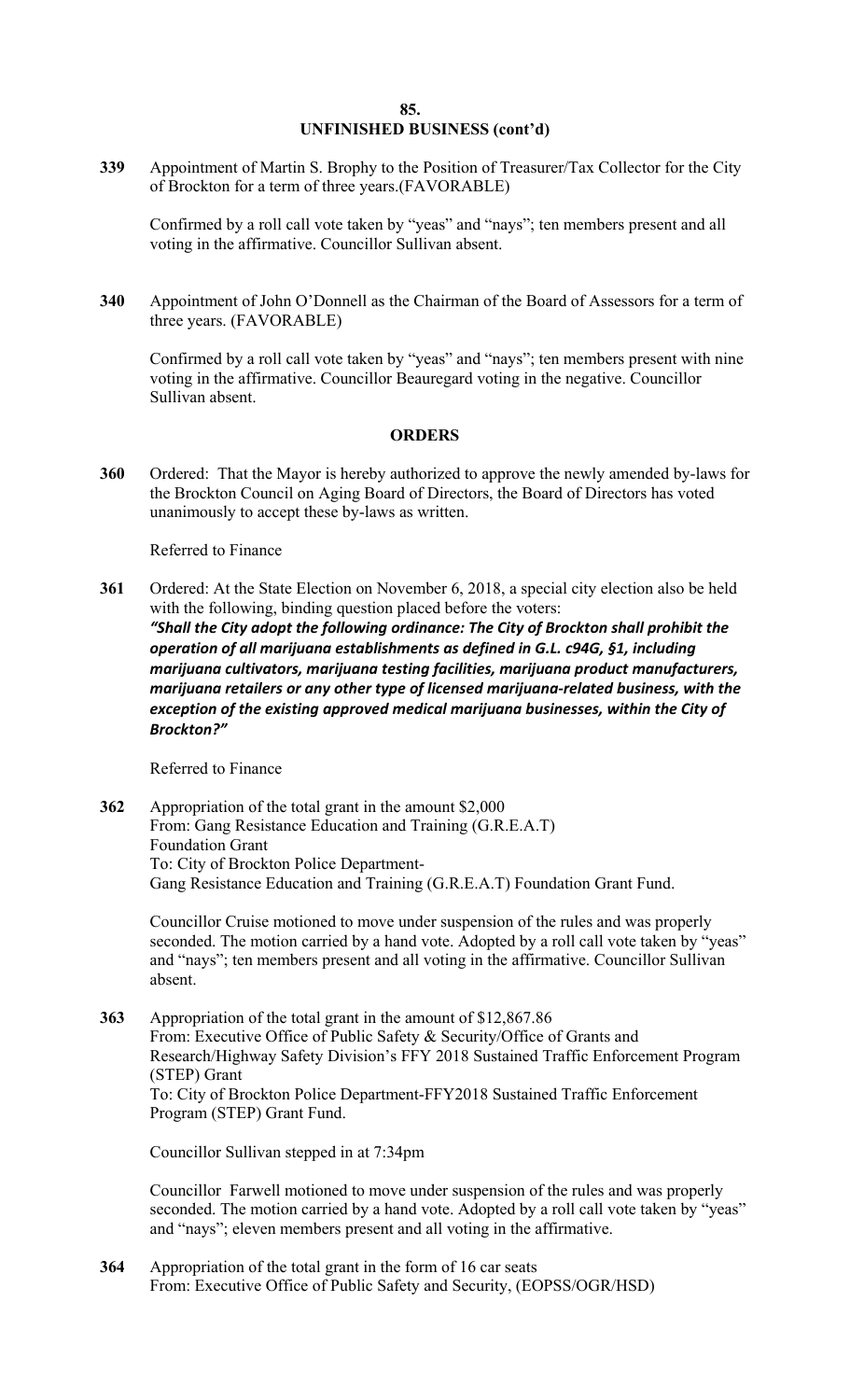### **86. ORDERS(cont'd)**

FFY 2018 Child Passenger Safety (CPS) Equipment Grant To City of Brockton Police Department-FFY 2018 Child Passenger Safety (CPS) Equipment Grant Fund.

Councillor Cruise motioned to move under suspension of the rules and was properly seconded. The motion carried by a hand vote. Adopted by a roll call vote taken by "yeas" and "nays"; eleven members present and all voting in the affirmative.

**365** Appropriation of the total grant in the amount of \$46, 971 From: Executive Office of Health and Human Services/Department of Mental Health FY2019 Massachusetts Jail/Arrest Diversion Program Grant To: City of Brockton Police Department-, Department of Mental Health FY2019 Massachusetts Jail/Arrest Diversion Program Fund.

Councillor Cruise motioned to move under suspension of the rules and was properly seconded. The motion carried by a hand vote. Adopted by a roll call vote taken by "yeas" and "nays"; eleven members present and all voting in the affirmative.

**366** Transfer in the amount of \$[10,000.00](https://10,000.00)  From: Library-Personal Services Non Overtime To: Library-Overtime

> Councillor Beauregard motioned to move under suspension of the rules and was properly seconded. The motion carried by a hand vote. Adopted by a roll call vote taken by "yeas" and "nays"; eleven members present and all voting in the affirmative.

Councillor Cruise asked Jay Condon before they voted, if they want to transfer the ten thousand, does it need to be changed? Jay Condon stated that it didn't need to be changed.

**367** Resolve: to invite the Director of the Brockton Public Library to discuss creating an opportunity for a Poet Laureate to represent the city's art and culture.

Referred to Finance.

**368** Resolve: to invite the new Director of NeighborWorks Southern Mass, Ms. Cindy Pendergast and inform the City Council of new programs for home buyers and home owners available to the residents and prospective residents of Brockton.

Referred to Finance.

All items on agenda are available in their entirety for review in the City Clerk's Office for all interested parties.

# **LATE FILES**

Councillor Sullivan motioned to accept a late file and was properly seconded. The motion carried by a hand vote. The clerk reads the late file.

**369** That the City Council hereby declare, that the vacant land on Thatcher Street in Brockton, MA identified as Assessor's Parcel 132-015 Plot 21containing 36,175 sq. ft. +/- described in a plan dated March 8, 2018 entitled Plan of Land prepared by J.K. Holmgren Engineering, Inc., Registered Professional Engineers and Land Surveyors, and more fully identified in Exhibit A is surplus property and available for disposition and that the Mayor and/or Treasurer be authorized to execute any and all documents necessary to sell the property for nominal consideration to Donald A. Galante, Jr. as he is the Trustee of the Regal Trust, a Massachusetts Nominee Trust dated May 11, 2000 and recorded at Book 18512 Page 1 of the Plymouth County Registry of Deeds.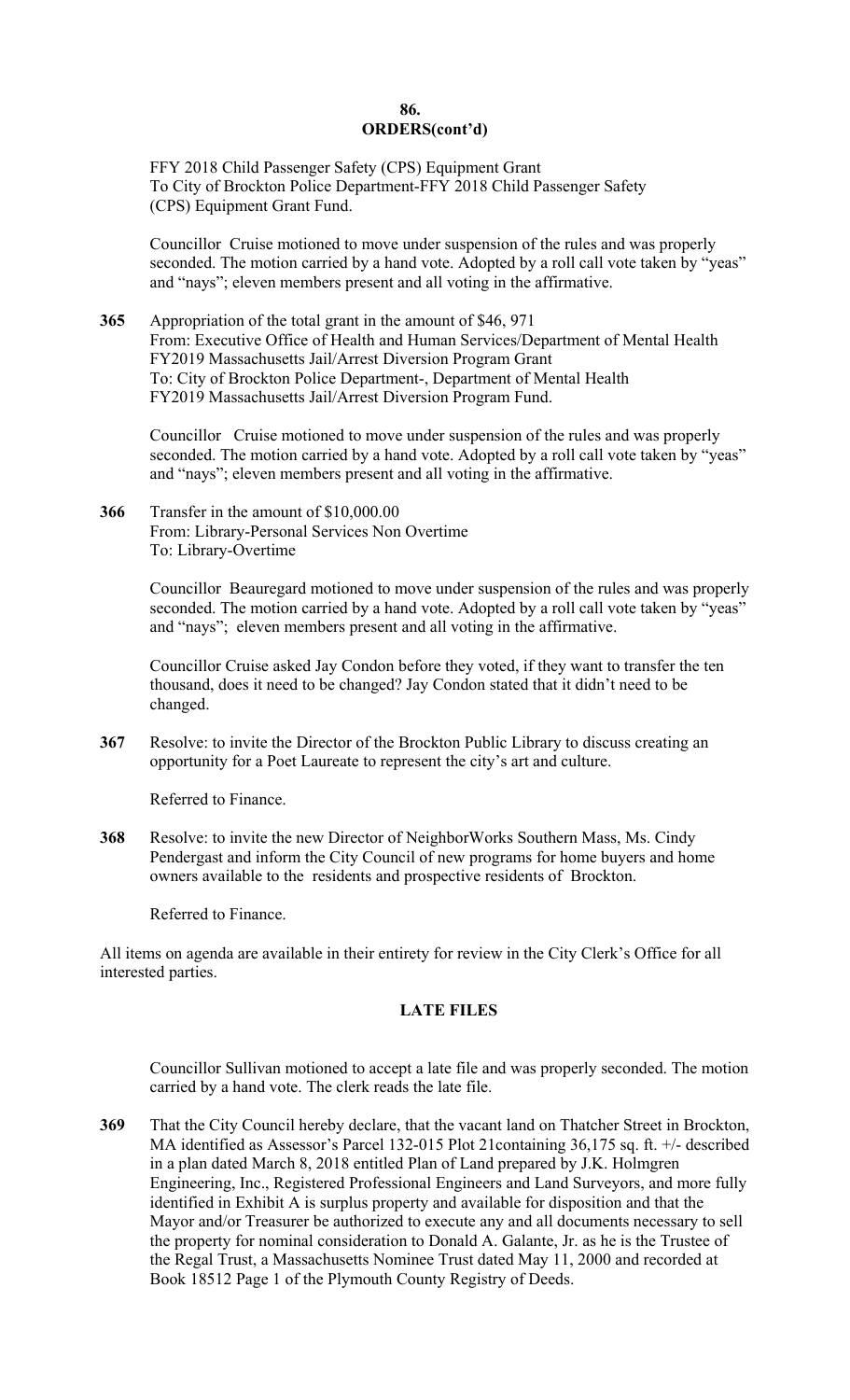**87.** 

Councillor Sullivan asked that Attorney Nessralla be invited to come before us in Finance.

Referred to Finance.

Councillor Rodrigues motioned to accept a late file and was properly seconded. The motion carried by a hand vote. The clerk reads the late file.

**370** An Ordinance to Establish Licensing and Regulation for Adult Use Marijuana Establishments

Councillor Sullivan asks that the Ordinance be referred to Ordinance Committee in July.

Councillor Rodrigues stated that this was submitted so that we can begin to have discussions regarding recreational marijuana. As a council they have obligations to start working on the rules. He wants to have all of his ducks in a row. He approached Councillor Sullivan to move forward with it.

Councillor Sullivan stated that there will be an Ordinance Meeting tomorrow at 6pm and that they will have a dedicated meeting in July of the Ordinance Committee regarding marijuana.

They picked up where they left off with the Budget for FY2019

Councillor Eaniri reads the cuts:

### **Amendment #1**

Councillor Farwell motioned to reduce Conservation Commission-Ordinary maintenance-Services from \$55,091 Cut \$30,000 to \$25,091 and was properly seconded. The motion carried by a roll call vote taken by "yeas" and "nays: eleven members present and all voting in the affirmative.

### **Amendment #2**

Councillor Asack motioned to reduce the ITC (Information Technology)-Other-Capital from \$130,000 Cut \$75,000, to \$55,000 and was properly seconded. The motion carried by a roll call vote taken by "yeas" and "nays: eleven members present and all voting in the affirmative.

### **Amendment #3**

Councillor Sullivan motioned to reduce Assessors-Personal Services-Other than Overtime from \$549,676 Cut \$20,000, to \$529,676 and was properly seconded. The motion carried by a roll call vote taken by "yeas" and "nays: eleven members present with 8 voting in the affirmative. Councillors Cruise, Eaniri and Lally voting in the negative.

Councillor Sullivan stated that the reason for the cut was for separation. The person didn't retire.

### **Amendment #4**

` Councillor Sullivan motioned to reduce Treasurer's-Other-Treasurer's Debt. from \$12.731,577 Cut \$20,000, to \$12,711,577 and was properly seconded. The motion carried by a roll call vote taken by "yeas" and "nays: eleven members present and all voting in the affirmative.

Councillor Sullivan stated that it was consulting money.

### **Amendment #5**

Councillor Sullivan motioned to reduce Finance-Ordinary Maintenance-Services from \$1,109,249 Cut \$30,000, to \$1,107,249 and was properly seconded. The motion carried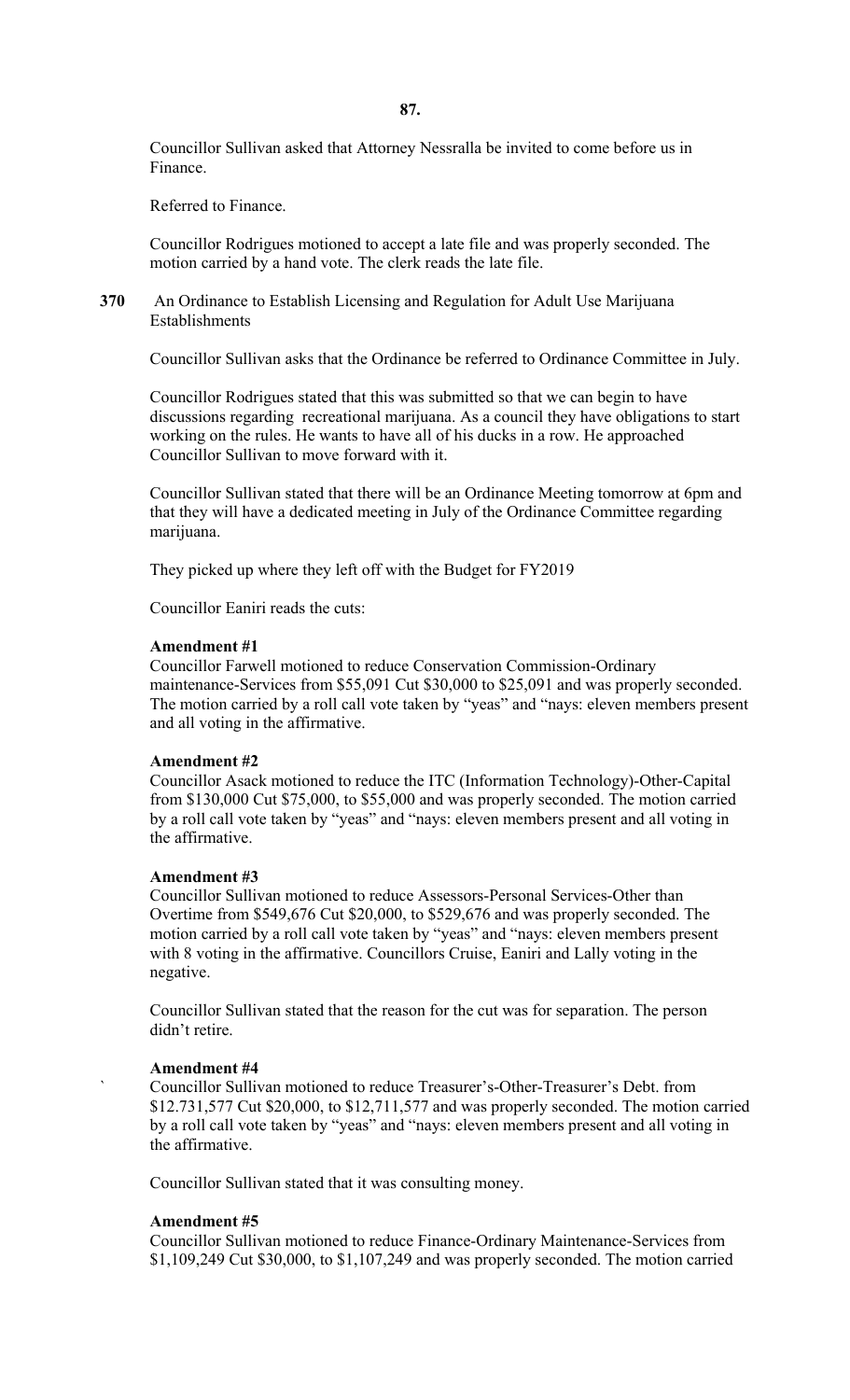### **88.**

#### **Amendment #6**

Councillor Farwell motioned to reduce Assessors-Personal Services-Other than Overtime from \$549,676 Cut \$48,308, to \$501,368 and was properly seconded.

Councillor Farwell stated that this money was to go from a part time position to a full time position. It was also to pay for an individual's course in full. We can't do that and favor one person over another.

Councillor Asack stated that she didn't have privy to the information that Councillor Farwell was referring to and that she didn't know who the individual was. She stated she would vote based on the information that she has.

Councillor Lally on the motion stated that he had not heard anything about this. As part of the Accounts Committee he would make sure no one was getting extra money for training.

Councillor Farwell stated that he does his homework and he would show the public records. It is up to the councilors how they vote. He wanted to be on the record as to how he was voting.

The motion carried by a roll call vote taken by "yeas" and "nays: eleven members present with 6 voting in the affirmative. Councillors Cruise,Eaniri, Lally, Monahan and Sullivan voting in the negative.

### **Amendment #7**

Councillor Farwell motioned to reduce Mayors-Economic Development Grant-Business and Economic Development- $21^{st}$ . Corp.from \$125,000 Cut \$65,000 to \$60,000 and was properly seconded.

Councillor Sullivan asked the history of the cuts for this? Councillor Eaniri stated that last years the budget for this was \$250,000. It was cut \$25,000 to \$225,000.

Councillor Farwell, for the record, stated that his intent was for them to raise money on their own. To give taxpayers a break. They have to find ways to raise money on their own.

Councillor Monahan stated that there was no plan in place. How can they raise money on their own at this time?

Councillor Derenoncourt understands the reason for the cut, but thinks this year we should give them the money and maybe next year they can cut the budget.

Councillor Beauregard strongly supports her colleague, Councillor Farwell. There have been very little positive results and we don't know how the money is being spent.

Councillor Sullivan applauds Councillor Farwell. It is a wake up call. He would happily support half the cut of \$37,500. Enough is enough. He hopes the council gives another reduction, if the amendment fails.

The motion failed by a roll call vote taken by "yeas" and "nays: eleven members present with 2 voting in the affirmative. Councillors Asack, Cruise, Derenoncourt, Eaniri, Lally, Monahan, Nicastro, Rodrigues and Sullivan voting in the negative.

Councillor Farwell motioned to reduce Mayors-Economic Development Grant-Business and Economic Development-21st. Corp. from \$125,000 Cut \$37,500 to \$87,500 and was properly seconded. The motion failed by a roll call vote taken by "yeas" and "nays: eleven members present with 4 voting in the affirmative. Councillors Asack, Cruise,Derenoncourt,Eaniri, Lally, Monahan and Sullivan voting in the negative.